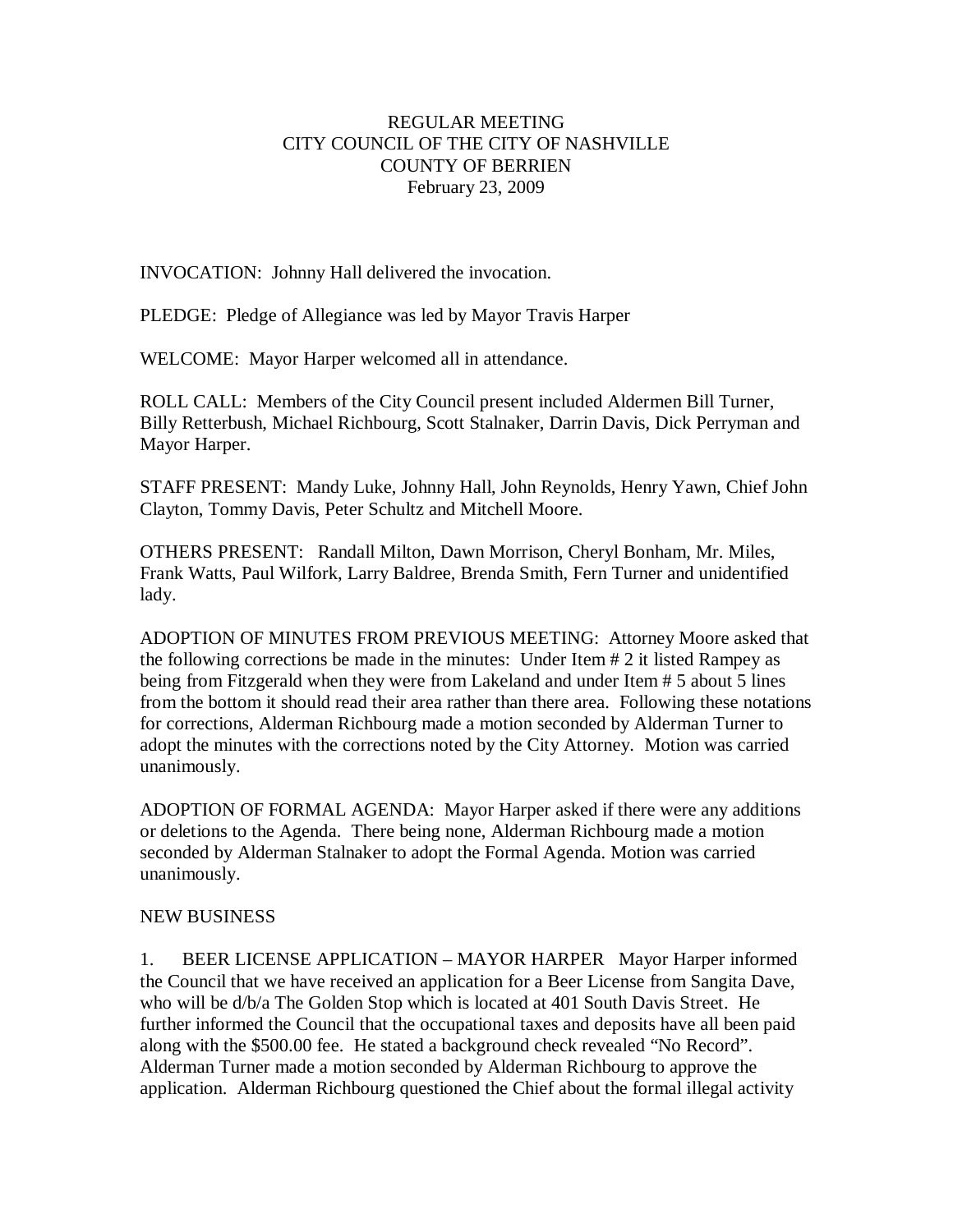which had taken place at this same location. The response that Sheriff Heath was contacted regarding this and he stated it had been solved. Alderman Perryman disclosed the fact that he had did some legal work for Ms. Dave and that he would have to abstain from voting. Following these remarks the motion was carried with Alderman Perryman abstaining.

2. RATIFICATION OF FUNDS FOR PROJECT T – MANDY LUKE Ms. Luke informed the Council that on February 13, 2009, Mayor Harper polled the Council regarding the City giving \$10,000.00 toward Project T. This was unanimously approved by the Council from the poll. She added this needs to be ratified and voted on in an open meeting. Alderman Turner remarked that he would like to use local people if we participate. Alderman Perryman asked if we have the assurance that this project will bring in local jobs. Mayor Harper responded that this is in the preliminary stage with a contract being drawn up so everyone can review. Attorney Moore added this will be subject to bids and that we will have to see the final contract. In a discussion about the total cost of project, Mayor Harper informed the group that the entire project cost would be \$30,000.00. Alderman Davis asked how many employees will the project bring in. Mayor Harper responded between 25 and 30. Alderman Perryman asked if the City is giving the \$10,000.00 contingent on this occurring. Mayor Harper responded yes. Alderman Davis asked if the contract will specify that if they don't stay we will be refunded some of the funds back. Mayor Harper reiterated that this is just in the preliminary stage and they will have to come up with a contract. Following these remarks, Alderman Perryman made a motion to give these funds contingent on jobs being created. Alderman Retterbush seconded the motion. The motion was carried unanimously.

### 3. RATIFICATION ON REPAIR OF BACKHOE – MANDY LUKE

Ms. Luke stated that the Council was polled on February 19th regarding the repairs on the backhoe. She remarked that John Reynolds stated that it was out of commission and it would cost less than \$2,000.00 to repair. The poll was unanimous to proceed with getting the repairs done. She told the Council that this action needs to be ratified and voted on in a regular meeting. Alderman Turner asked if the repairs have been made. John Reynolds responded yes. Alderman Turner asked what is the cost for the repairs. Mr. Reynolds responded he wasn't sure because the person he spoke with didn't have that information. Following this, Alderman Retterbush made a motion seconded by Alderman Richbourg to ratify this action to have the repairs done. Motion was carried unanimously.

# 4. 2ND READING/ADOPTION OF GOLF CART ORDINANCE – ATTORNEY

MOORE Attorney Moore informed the Council this will be the 2nd Reading/Adoption of the Golf Cart Ordinance. Once adopted, he stated an ad will be publicized to that affect. Alderman Stalnaker made a motion seconded by Alderman Turner to adopt the ordinance. Attorney Moore asked if there will be any maps available for distribution to the public pertaining to the locations designated crossings. Alderman Davis informed the group that Tommy Davis is currently working on the signs. He explained that the signs will be facing the traffic which will be a notice for the traffic regarding the crossing. Attorney Moore discussed with the group about not being able to do certain things on the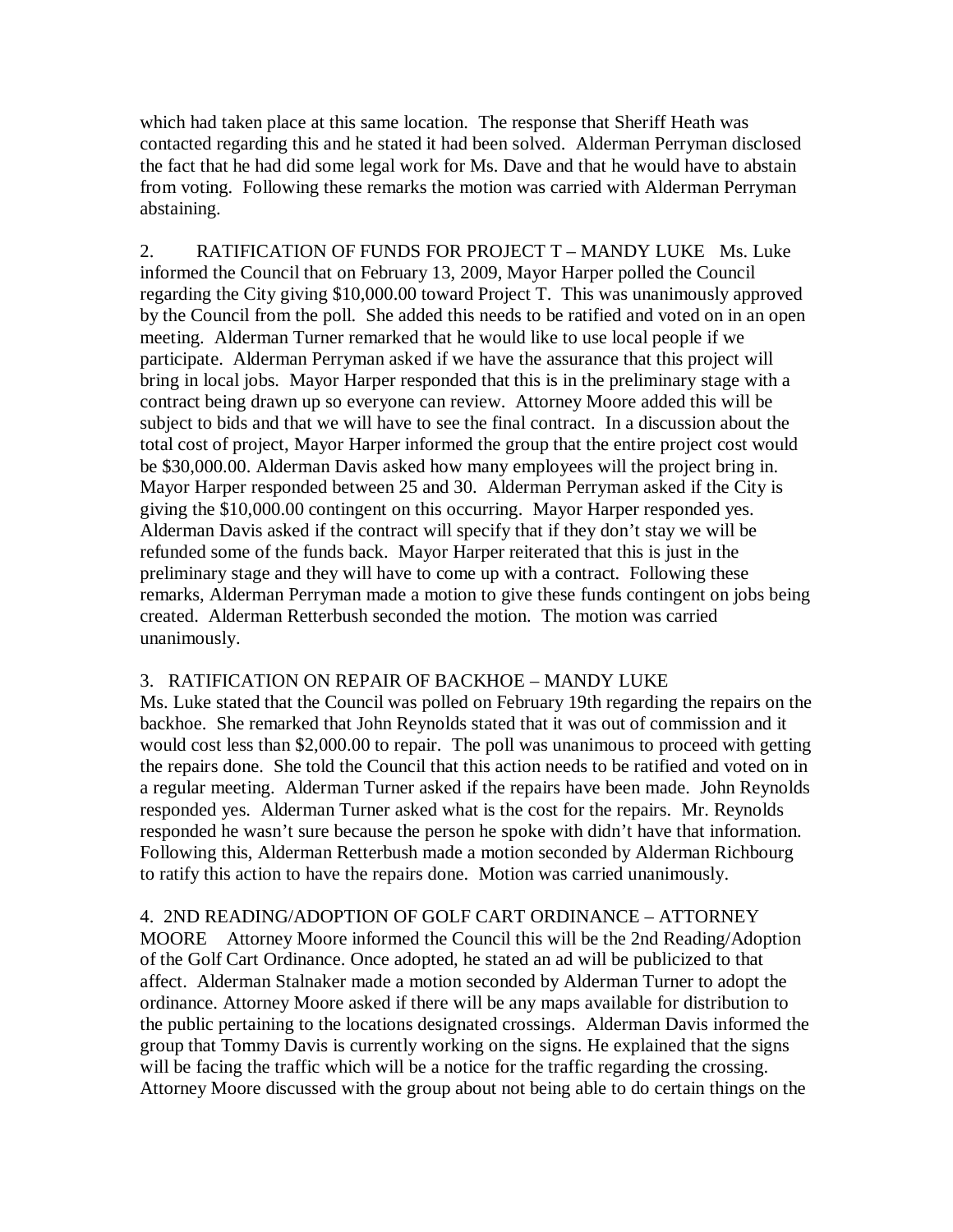state routes. He asked the group if they wanted him to check with D.O.T. on this. Alderman Stalnaker responded yes. Alderman Turner discussed with the group about working on something for the safety of wheel chair operators. Attorney Moore asked the feeling of the Council on addressing this issue. Mayor Harper responded this is the next thing we need to work on. Alderman Turner remarked that the ordinance covering wheel chairs could be similar to that of the Golf Cart. Alderman Stalnaker recommended that we set up a public work session to discuss this issue. Alderman Davis informed the group that he has been approached by various individuals concerning the City using the mule cart around town to read meters when they are not around to drive the golf carts. Alderman Stalnaker stated that the City is allowed to do so because they have immunity. Alderman Retterbush explained to the group that the mules were originally purchased to be used at the spray fields to check the spray heads and not for reading meters. John Reynolds also explained that the mules were not being used very much at the spray fields so they began using it for the meter readers because of the shortage of vehicles. He added this also saves on gas. Following these remarks the motion to adopt the ordinance was carried unanimously.

### REPORTS

5. CITY MANAGER/FINANCE DIRECTOR'S REPORT – Ms. Luke reported to the group that the grinding has been completed at the spray field. She told the group that Tommy Davis has taken pictures. She also told the group that she had received the invoice today for the grinding. She informed the group they are working on the grant application. Ms. Luke explained to the group that TBS is having some problems in setting up the program for the new water and sewer rates. She added that is possibly going to be another month before the new rates will be on the system. She informed the group that the lady from another computer company will be here tomorrow to conduct a demo for a different program. She stated that each one in the office will have an opportunity to sit in on the demo.

6. CITY ATTORNEY'S REPORT- Attorney Moore reported to the Council that TTL has contacted him regarding a problem with Monitoring Well # 8. He said there was an isolated incident last year which had not shown up. The problem was found during recent monitoring. He told the group that a big truck is going to have to be brought in and the cost is going to be around \$4,000.00. He remarked he will get more specifics and get with the Council. Attorney Moore stated the bottom line is that is something there. He said only measures 4.7, which is not much but we are going to have to deal it and remove it. He indicated that is not a major job. He informed the group that TTL is in currently in the process of getting bids. He said they have two (2) bids but he has asked them to obtain another one from Soil Remediation in Ray City. He added by doing this he is hopeful that the City would be saving money by doing it within the County. He informed the group regarding the fact Alderman Retterbush works for the Soil Remediation, there is no conflict. Attorney Moore disclosed the fact Alderman Retterbush has no direct interest in the company and that he is only an employee. He said TTL will solicit a bid from Soil Remediation. Mayor Harper asked if the Council could get the bids. Attorney Moore responded that he could ask TTL to submit the bids to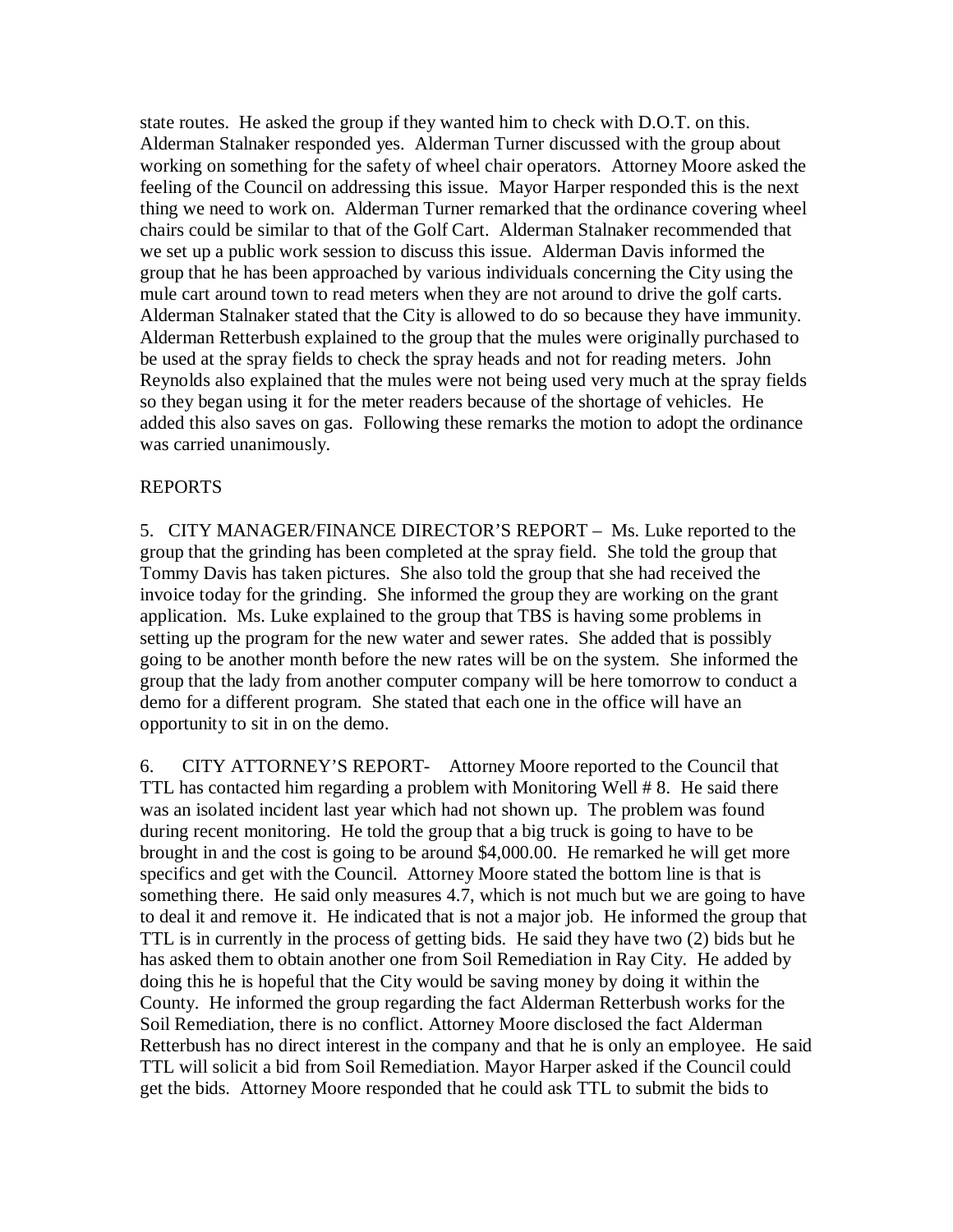them. He added there is nothing required as long as they go with the lowest bid. He stated hopefully this will be completed. He told the Council in matter of saving time he would like to poll them once they have the bids. The Council was in agreement with this. Alderman Turner asked if it was only one well. Attorney Moore responded it was the only one with a positive reading. He stated this is not a deep problem. Alderman Retterbush explained that all the wells are 30 feet deep. Attorney Moore told the group he doesn't know a time frame of how long it has been there.

Attorney Moore reported to the Council that he is dealing with Roger Fowler of Statewide on getting contracts signed off on regarding the TE Project. He added these are standard contracts. However, he had included a special provision before and felt compelled to deal with it on these.

Attorney Moore questioned John Reynolds on the status of the fence. John Reynolds responded that it is complete.

Attorney Moore asked about the recommendation of going from a four way stop sign to a two way at the intersections of Hazel and Jefferson to help the traffic flow. Mayor Harper responded he has spoke with Shannon Bradford of D.O.T. about the problem. Mr. Bradford recommended that we address this issue once the project is completed. There was some discussion among the group about there being only one left turn signal at the traffic light at McDonald's. It was stated it is creating traffic backup and could possibly cause an accident. Attorney Moore said he would get with D.O.T. on this. Randall Milton addressed the issue regarding the section of 76 being blocked off and the inconvenience it has created for the businesses located in that area. He asked if there was a possibility it could be opened up. It was explained that D.O.T. had did this because of diverting traffic and the fact that eighteen wheelers were unable to negotiate the turn there.

Attorney Moore informed the Council he has been in contact with Greg Carter on the plat on the stream. He said they are to get the easements. He said he would be e-mailing this information to John Hunkele of Coastal Engineering and he will probably have it tomorrow. He state John will be over here and we can get them to look at it. Attorney Moore discussed with the Council his concern regarding Mr. Wendell Taylor's problem with his property and the ditch.

### 7. DEPARTMENT HEADS' REPORT

Dawn Morrison, Better Hometown Director, extended an invitation to the Mayor and Council for the dedication of Connie's Children's Park on March 5th. She told the group that she hopes all can attend because those who do will be recognized. She asked that they let her know if they were not going to be able to attend because she will have chairs marked for those who do. Ms. Morrison then listed all those she has invited to the dedication ceremonies and asked if there were anyone else the Council wanted to invite to let her know.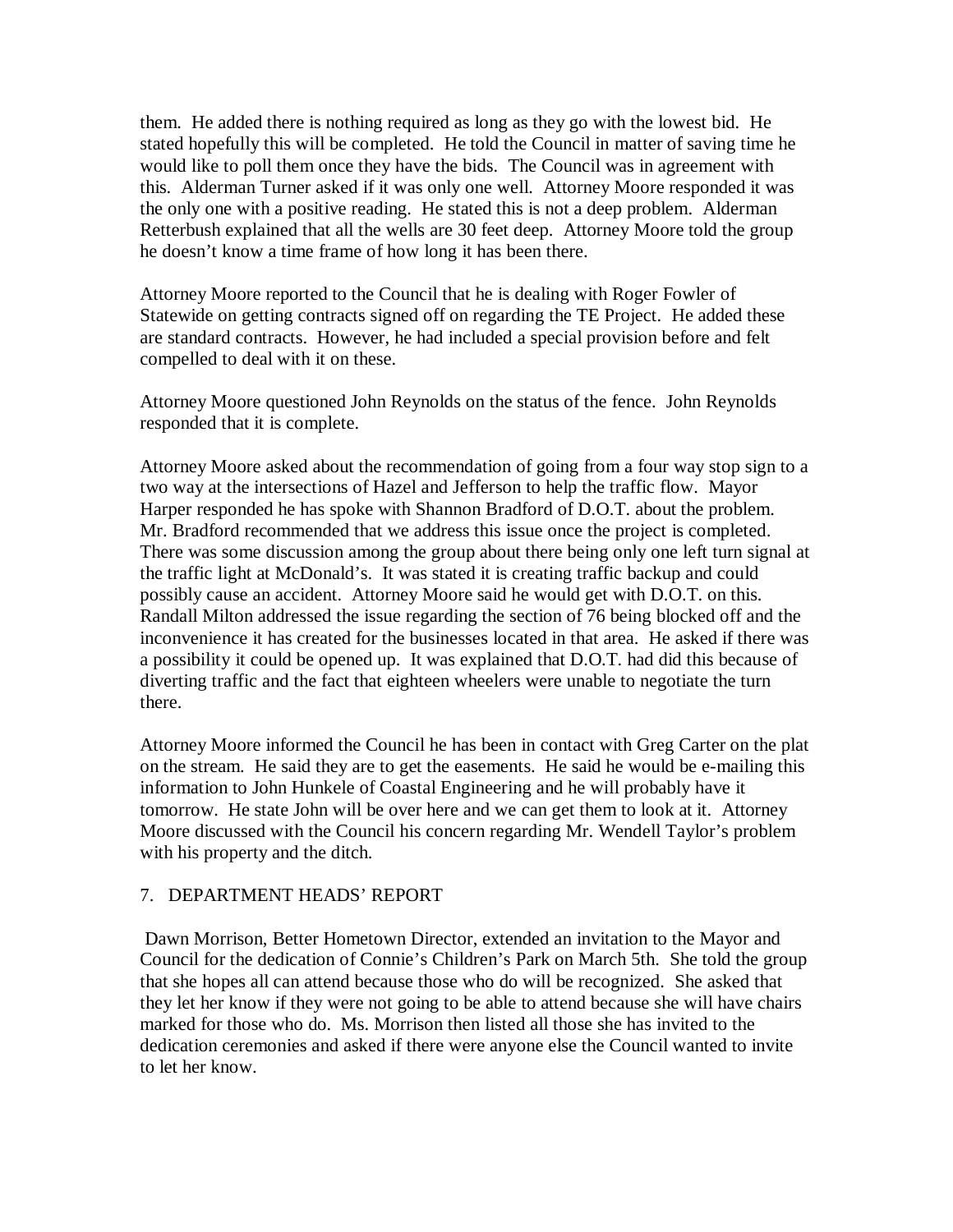She informed the Council that she has applied for a USDA grant for a parking lot. She stated the grant is for \$100,000.00 and requires no matching funds. She remarked there is a pretty good chance to get a parking lot located next to Pearl's.

Ms. Morrison told the Council that they had applied for funds for Valdosta Technical College three (3) times and had been turned down. She remarked that since this is not going to happen, the City needs to either auction off the old Badcock building or offer it back to the original owner, Lamar Miller. She said Mr. Miller had wanted a technical school located there. She asked how much did we pay for the building. Attorney Moore remarked \$60,000.00. She asked the Council to think on this.

Tommy Davis of the Street/Sanitation Department told the Mayor and Council that it is not going to be too long before we get into the mowing season. He remarked that he had been talking with Alderman Davis about getting some new mowers. Mayor Harper asked where all they mowed. Mr. Davis gave the various locations they mow. He added there are some that can be mowed with a tractor. Alderman Davis stated that we could possibly auction off some of the old equipment which would help pay for some of the new. He talked about different models of mowers and prices. He stated that he realizes we like to shop locally. He mentioned the fact that we could finance the equipment for a year rather than having to pay out a lump sum. Mayor Harper discussed with the group about the bidding out for lawn service for cemeteries. Tommy Davis explained to the group that one of the mowers was purchased in 1998 while the other one was purchased in 2000. He told the group that the 2000 is junked out. He said the 1998 is still in running condition but has seen a lot of usage. Alderman Davis told the group the bottom line is if we are going to take on the maintenance of the parks or cemeteries we are going to have to get another mower. He added if it will be just the parks then we may get by with only one. He discussed with the group about the possibility of getting a \$50.00 service agreement on such equipment items as weed eaters. He added this would probably save the City some money. Alderman Stalnaker recommended we get the prices on the equipment and make a comparison on what we are currently paying to have these services contracted out. Alderman Davis responded that he has already done the figures on this and if we do the Parks & Cemeteries the cost of the equipment would be \$20,000.00 in addition to \$4,000.00 maintenance. He stated that Mr. Davis has the manpower to do this. He said with the maintenance contract the equipment would last three (3) years. Alderman Davis remarked that the total initial cost would be \$24,000.00 which would be \$12,000.00 under the total we are currently paying to have the services contracted out. He said after the initial investment we are looking at a \$30,000.00 annual savings. Alderman Stalnaker discussed with the group about the cost of insurance and other benefits for additional employees. Alderman Davis responded that he has already talked to Tommy Davis and we currently have the manpower to do this without having to hire additional employees. Alderman Retterbush asked if the prisoners are riding the mowers. The response was no, they only operate weed eaters. Tommy Davis told the group that Mr. Bill Summerlin would be the overseer of this operation. He also told the group that the City could do the mowing and the prisoners the weed eating. Alderman Davis explained what we could cut. Mayor Harper remarked this is something we can look into more.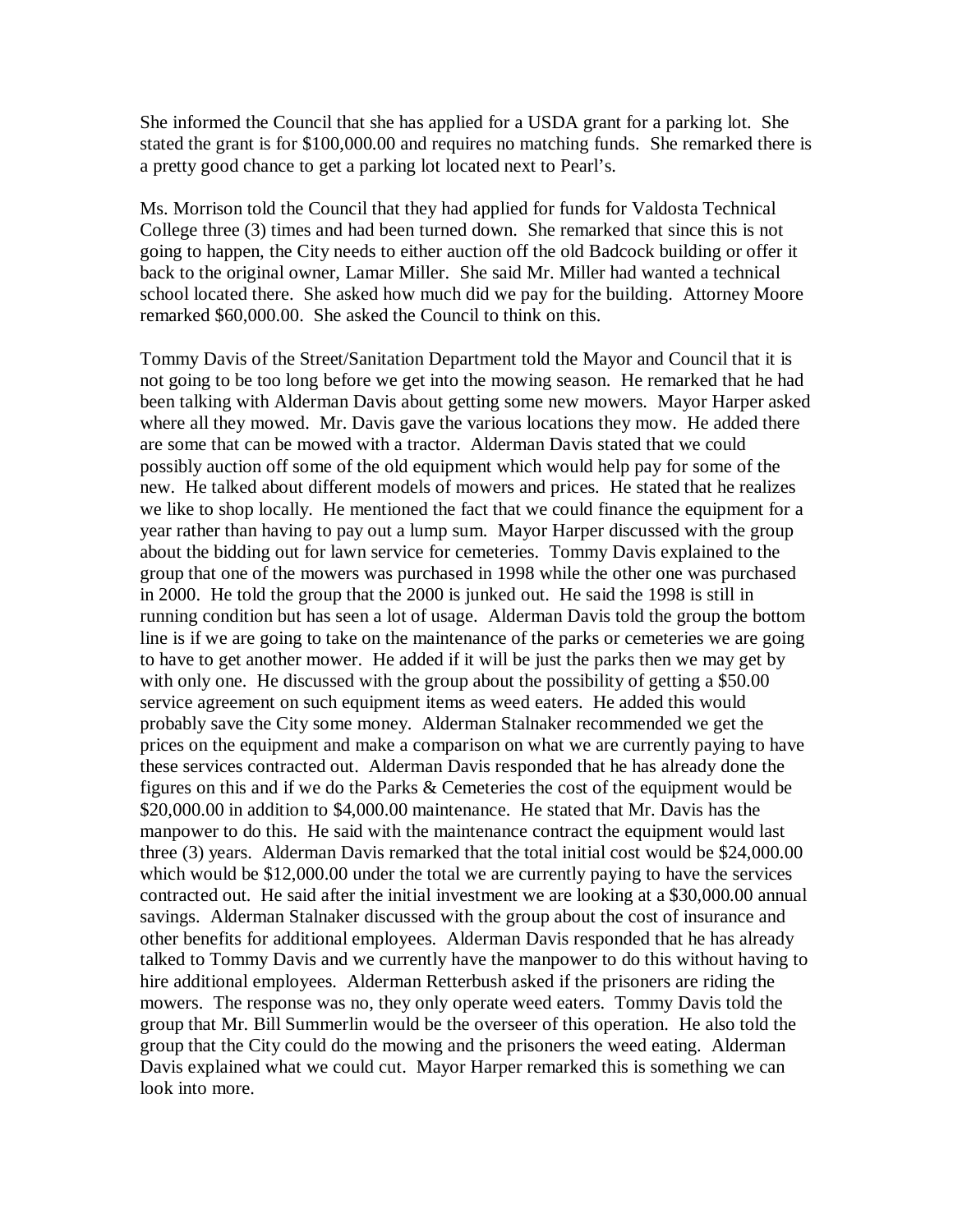Chief Clayton informed the group that for two to two and half months he has been experiencing problems with the portable radios in the Police Department. He told them he needs to start looking at other and better radios. He stated that when he started out this FY he only had one bad radio, but now he has a total of six. He said he thought he could wait to purchase new radios in the new FY, but since he has so many bad ones he is looking at having to go ahead and replace them now. Chief Clayton explained that it is cheaper to replace than to repair. He told the group that he has got some figures up on replacements. He also told the group that he can actually get a discount in price if he purchases ten radios. He talked with the group about Motorola being the top of the line. He said the Kenwood model would cost \$558.00 each if purchased in quantity of fifteen (15). He told the Council he would like to go with the Motorolas since they are more durable. He also told them that he realizes that things are tight and we are dealing with hard times but he doesn't think that they are going to make it until the next budget year. Chief Clayton stated he would like to purchase twelve (12) motorolas at \$740.00 each for a total of \$8,880.00. Fifteen (15) Kenwoods will cost \$558.00 each for a total of \$8,370.00. Alderman Davis inquired about a service plan on repair. Chief Clayton responded that he doesn't know. There was some discussion among the group concerning trade-ins. Mayor Harper asked if they would be digital. Chief Clayton responded they will be analog. Mayor Harper asked if there are many places to solicit for bids. Chief Clayton responded that Motorola is pretty much universal. Alderman Richbourg recommended that the Chief check on Motorola since these are the ones he is interested in. Alderman Stalnaker said the Chief would be able to waive the new vehicles he had in this year's budget and possibly get the radios instead. There was a discussion on the officers' safety. Chief Clayton commented that the department will be better served with the radios than the vehicles at this time. He also commented the department can get through this year with the purchase of one vehicle. He stated this vehicle could be purchased out of drug funds. He told the Council he is trying to save money because he realizes things are tough. Alderman Davis asked if the radios could be purchased out of SPLOST funds. Ms. Luke responded there is a line item in SPLOST for equipment in the Police Department. The consensus of the Council was that we should get bids and vote on this at the next Council Meeting. Alderman Retterbush suggested that we advertise for bids over the GMA website. Chief Clayton stated that he realizes there are other radios out there but feels he needs to go with Motorola. He discussed with the group regarding the fact that radios that the officers presently have do not work in certain places. Mayor Harper told the Chief to price the Motorolas at different places while Alderman Richbourg asked to get prices of different quantities.

John Reynolds reminded the Mayor and Council of the meeting with EPD on Thursday at 1:00 p.m. Ms. Luke, John Reynolds, Mayor Harper and John Hunkele of Coastal Engineering will be meeting with them in regards to the wastewater treatment project.

#### PUBLIC COMMENTS/GENERAL COMMENTS FROM COUNCIL

Larry Baldree came before the Mayor and Council to address the need for funds to complete the Beach Volleyball Court. Mr. Baldree passed out pictures of the court from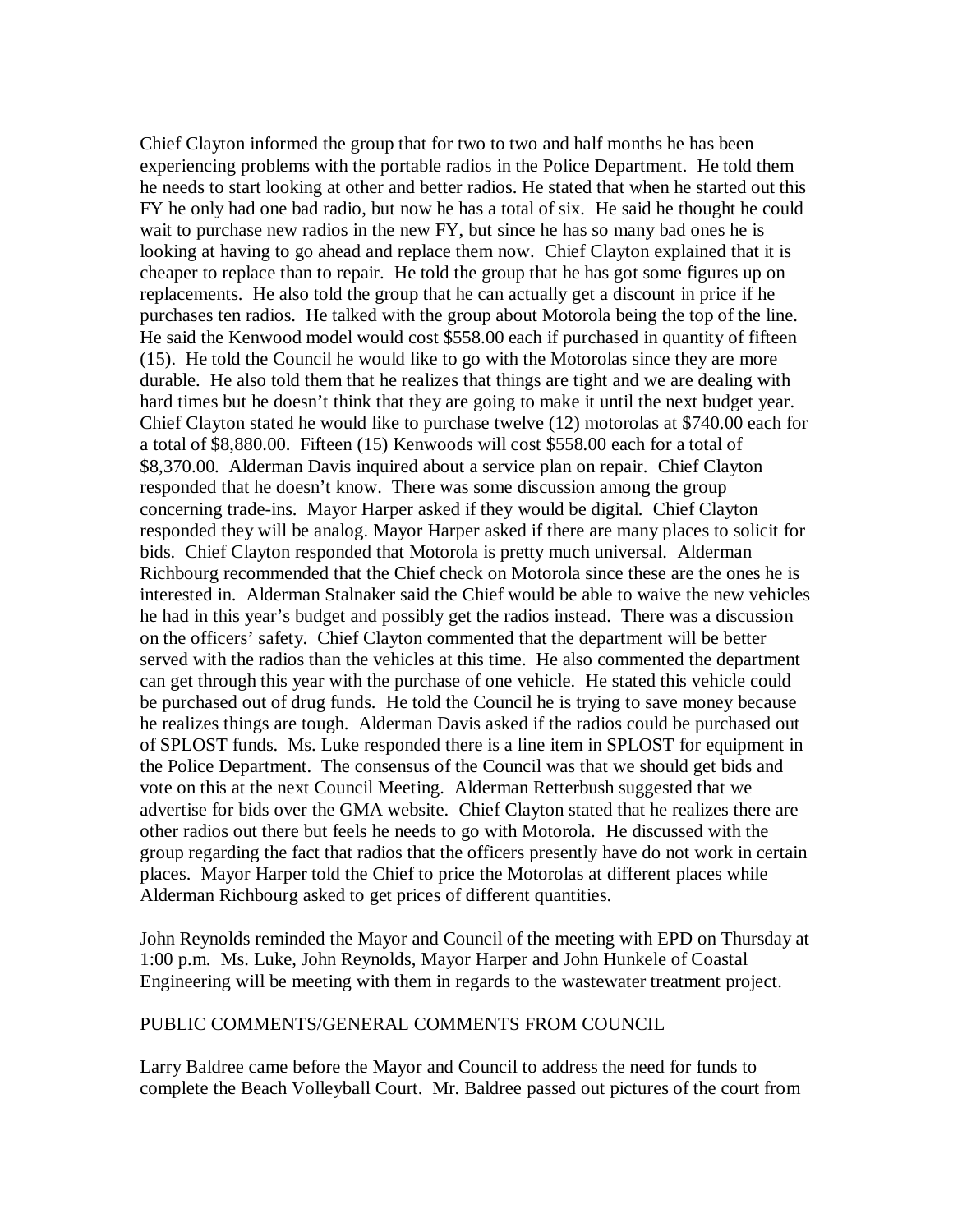the beginning to present. He told the group that it will be exactly a year on February 25 when the City allocated property for a beach volleyball court. He said at that time no one saw the recession we are in at the present. He told the group that they have had private donations with getting the court constructed. He talked about the County grading the area and others who have donated equipment to help in getting the court completed. He said due to the recession it has become a financial burden for the private donors. Mr. Baldree informed the group they needed between \$800.00 and a \$1,000.00 to complete the project. He remarked that he realizes times are hard but he asked the City for \$800.00 to \$1,000.00 to finish the project. He said all they lack is hauling more sand in and posting signs regarding the rules and regulations. He expressed appreciation for all the City has done to help with the project. He remarked that \$400.00, \$600.00 or \$700.00 would be helpful. There was a discussion on hauling sand. Mr. Baldree stated that the County had been hauling the sand and they had been getting a reduced rate. Alderman Davis told the group that Dr. Flak owns some property on Berrien Beach and it might be possible she would agree to donate some sand. The Council agreed to look into this request. Mr. Baldree thanked the group for their time.

A lady came before the Council to address the need for a fall-out shelter. She shared with them that several months ago when we had some bad weather they searched all over town for a shelter and was unable to locate one. She told the group that the citizens need to know where a shelter is. The group stated they believe the fire department is one as well as the Family Life Center at the Methodist Church. When asked how many people will the fire department hold, Alderman Turner responded he believed it would hold between two to three hundred people. Mayor Harper remarked that once the siren sounds alerting folks about bad weather it is too late then to seek shelter. Alderman Stalnaker explained the requirements for a shelter.

Following this the Council said they would look into this matter.

Frank Watts came before the Council concerning a section of East McPherson where the State D.O.T. had dug out a ditch. It was stated that the section is just past the hospital. Alderman Retterbush informed the group that the Street Department had run a jetter there. Mr. Watts told the group that the road in falling in as a result of what the State done. Mayor Harper explained the State had dug the ditch deeper than the pipe. Following some discussion, Mayor Harper stated we will need to call D.O.T. on this matter.

Mr. Miles commented to the Council that in rainy weather it is very important that citizens have some where to go. He talked about the recent tornado in Thomasville. He shared with the group about his experience with an ice storm in North Georgia. Mr. Miles also commented on the radios for the Police Department. He stated that communication is a big thing.

Mr. Randall Milton asked the Council when is the beautification project going to take place where big items are picked up. He remarked he has not heard a date. Alderman Turner remarked this will take place in April. Mr. Milton also inquired about the left turn lane at the intersection of Davis and Marion. He stated this needs to be marked more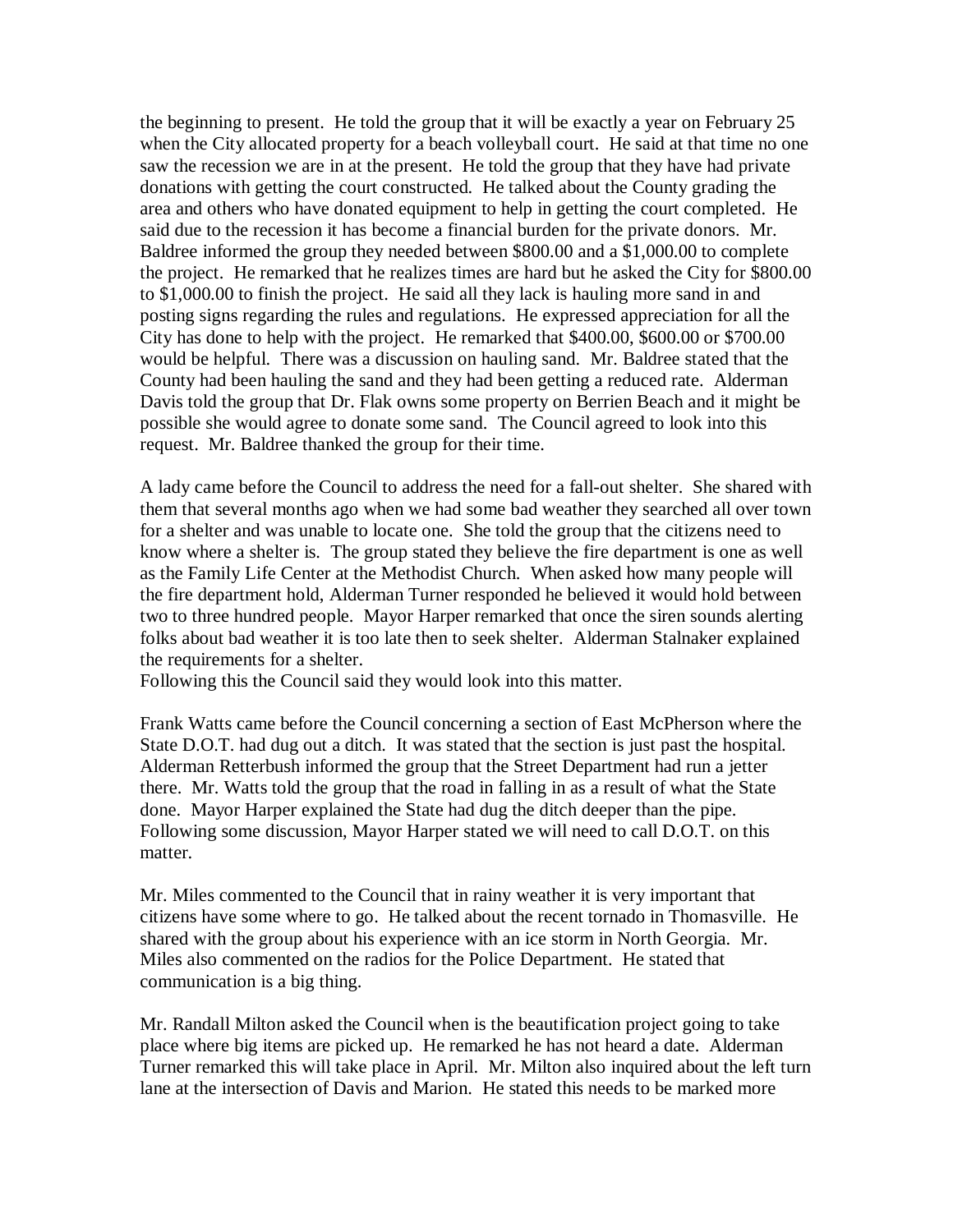clearly. He told the group that his wife almost was involved in an accident there recently. Mayor Harper remarked that we will get with D.O.T. on this matter.

Alderman Perryman informed the Council that he and Alderman Davis had recently attended newly elected training session in Athens. While there several people spoke to the group. He stated one particular individual who spoke was from DCA. He stated he shared with them information about the Stimulus Package. He said the largest part on the infrastructure will be roads while a good bit will be allocated to Water and Sewer. This will be for projects what they refer to as "shovel ready". Alderman Perryman told the group he thinks it will be a good idea to call, write and e-mail our Congressmen, Senators and Representatives about the City getting our part of the money. Alderman Davis remarked that the cap is \$800,000.00. Alderman Perryman added he believes it is a good idea to be aggressive with this.

Alderman Turner requested a two or three minute executive session.

Alderman Richbourg made a motion seconded by Alderman Turner to go into executive session at 7:20 p.m. Motion was carried.

After a brief discussion it was learned that the item up for discussion could not be dealt with in executive session. Alderman Richbourg made a motion seconded by Alderman Stalnaker to come out of executive session at 7:22 p.m. Motion was carried unanimously.

Attorney Moore informed the citizens in the lobby that we were back in regular session.

Alderman Davis spoke to the Council about the Lawn Maintenance Contract. He explained to them that what had happened two years ago with the contract was in the past and he wanted to move forward. He added that his only intentions are to save the City money. Alderman Turner recommended we have a work session concerning the lawn maintenance.

Alderman Turner asked the Council to consider donating \$500.00 to Larry Baldree for the completion of the Beach Volleyball Court. He stated he feels that if we give him this he will be willing to pursue getting the remainder need from other sources. Alderman Richbourg remarked that Ms. Luke is authorized to give anything under \$1,000.00 without Council's approval. In a discussion as where to get the funds from, Ms. Luke informed the group that there are some funds sitting in a special account for Parks  $\&$ Recreation and she feels they can be used for this. Following these remarks, Alderman Richbourg made a motion seconded by Alderman Stalnaker to donate \$500.00 to Larry Baldree for the completion of the Beach Volleyball Court. Motion was carried unanimously.

Attorney Moore informed the Council that he had spoke with Dawn Morrison before she left concerning the disposition the old Badcock building. He told the Council that this is not the Council's decision because the building belongs to more than one person. He